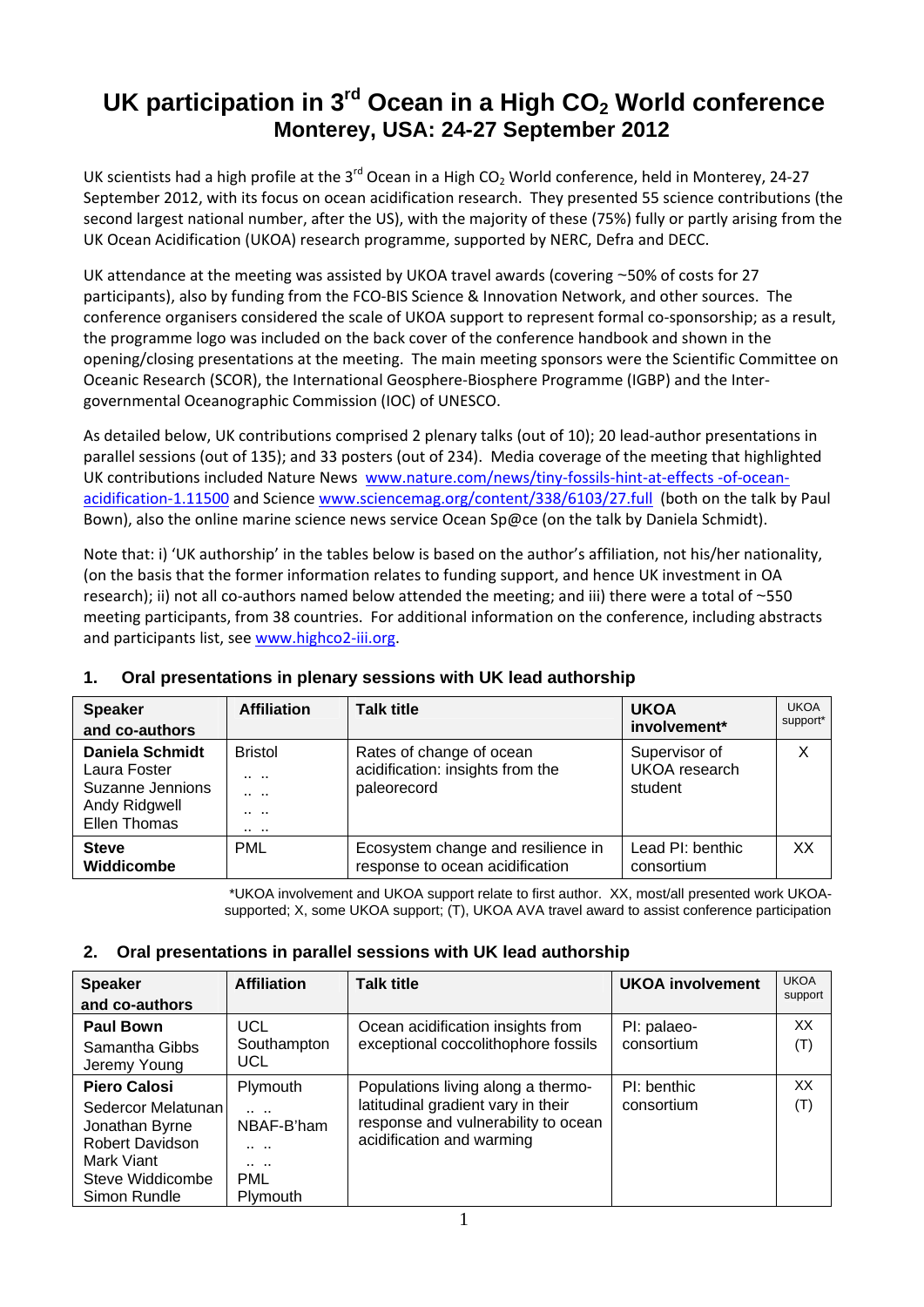| <b>Penelope Donohue</b><br>Sebastian Hennige<br>Murray Roberts<br>Maggie Cusack<br>Nicholas Kamenos                                                                                                  | Glasgow<br>Heriot-Watt<br><br>Glasgow<br>$\mathbf{a}$                                                                                                                | Synergistic effects of temperature<br>and pCO <sub>2</sub> on photosynthesis,<br>respiration and calcification in the<br>free-living coralline alga<br>Lithothamnion glaciale           | Associate research<br>student                             |           |
|------------------------------------------------------------------------------------------------------------------------------------------------------------------------------------------------------|----------------------------------------------------------------------------------------------------------------------------------------------------------------------|-----------------------------------------------------------------------------------------------------------------------------------------------------------------------------------------|-----------------------------------------------------------|-----------|
| <b>Robert Ellis</b><br><b>Helen Parry</b><br>John Spicer<br>Tom Hutchinson<br><b>Steve Widdicombe</b>                                                                                                | PML/Plymouth<br><b>PML</b><br>Plymouth<br>Cefas<br><b>PML</b>                                                                                                        | A physiological trade-off in mussels<br>exposed to ocean acidification -<br>immune system plasticity ensures<br>survival but at the cost of<br>reproduction                             | Researcher: benthic<br>consortium                         | X<br>(T)  |
| <b>Laura Foster</b><br>Federica Ragazzola<br>Marlene Wall<br>Armin Form<br>Daniela Schmidt                                                                                                           | <b>Bristol</b><br><b>Bristol/GEOMAR</b><br>Bremerhaven<br><b>GEOMAR</b><br><b>Bristol</b>                                                                            | The biomineralization response of<br>the cold-water coral Lophelia<br>pertusa to ocean acidification                                                                                    | Associate research<br>student                             |           |
| <b>Jasmin Godbold</b><br><b>Martin Solan</b>                                                                                                                                                         | Southampton                                                                                                                                                          | Interactive effects of ocean<br>acidification and temperature on<br>benthic invertebrate behaviour<br>affect nutrient cycling over longer<br>timescales                                 | Researcher: benthic<br>consortium                         | XX        |
| <b>Helen Graham</b><br><b>Sam Rastrick</b><br><b>Gary Caldwell</b><br><b>Matthew Bentley</b><br>Steve Widdicombe<br><b>Antony Clare</b>                                                              | Newcastle<br>Plymouth<br>Newcastle<br><br><b>PML</b><br>Newcastle                                                                                                    | Reproduction in a changing ocean:<br>the effects of longterm exposure to<br>combined multiple stressors                                                                                 | Associate research<br>student                             |           |
| <b>Lauren Gregoire</b><br>Andy Ridgwell                                                                                                                                                              | <b>Bristol</b>                                                                                                                                                       | Evaluating the controls on organic<br>matter transport efficiency in an<br>Earth system model: implications<br>for future warming and ocean<br>acidification                            | Researcher: global<br>modelling consortium                | XX<br>(T) |
| <b>Nicholas Kamenos</b><br>Jonathan Dunn<br>Piero Calosi<br><b>Helen Findlay</b><br>Steve Widdicombe<br>Elena Aliosio<br><b>Heidi Burdett</b>                                                        | Glasgow<br>$\mathbf{a}$<br>Plymouth<br><b>PML</b><br><br>Glasgow                                                                                                     | Buffering of calcium carbonate<br>polymorph change by coralline<br>algae in response to $pCO2$<br>enrichment                                                                            | Associate researcher:<br>benthic consortium               | X<br>(T)  |
| <b>Ceri Lewis</b><br>Karen Chan<br>Sam Dupont                                                                                                                                                        | Exeter<br>U Washington<br>Kristineberg                                                                                                                               | Physiological responses of<br>invertebrate sperm to a<br>contaminated, high CO <sub>2</sub> ocean:<br>mechanisms and consequences                                                       | Co-I: ecosystem &<br>socio-economic<br>impacts consortium | X         |
| Nova Mieszkowska<br><b>Mike Burrows</b>                                                                                                                                                              | <b>MBA</b><br>SAMS/SMI                                                                                                                                               | Long term, transgenerational<br>impacts of temperature and ocean<br>acidification in keystone intertidal<br>invertebrates                                                               | PI: benthic<br>consortium                                 | XX        |
| <b>Sam Rastrick</b><br>Piero Calsi<br><b>Helen Findlay</b><br>Helen Graham<br>Jasmin Godbold<br>Chris Hauton<br>Ana Querios<br><b>Martin Solan</b><br>John Spicer<br>Nia Whitely<br>Steve Widdicombe | Plymouth<br>$\mathbf{a}$ and $\mathbf{a}$<br><b>PML</b><br>Newcastle<br>Southampton<br>$\mathbf{a}$<br><b>PML</b><br>Southampton<br>Plymouth<br>Bangor<br><b>PML</b> | Determining the resilience of<br>ecologically-important intertidal<br>invertebrates to elevated CO <sub>2</sub> and<br>temperature: physiological<br>responses and energetic trade-offs | Researcher: benthic<br>consortium                         | XX<br>(T) |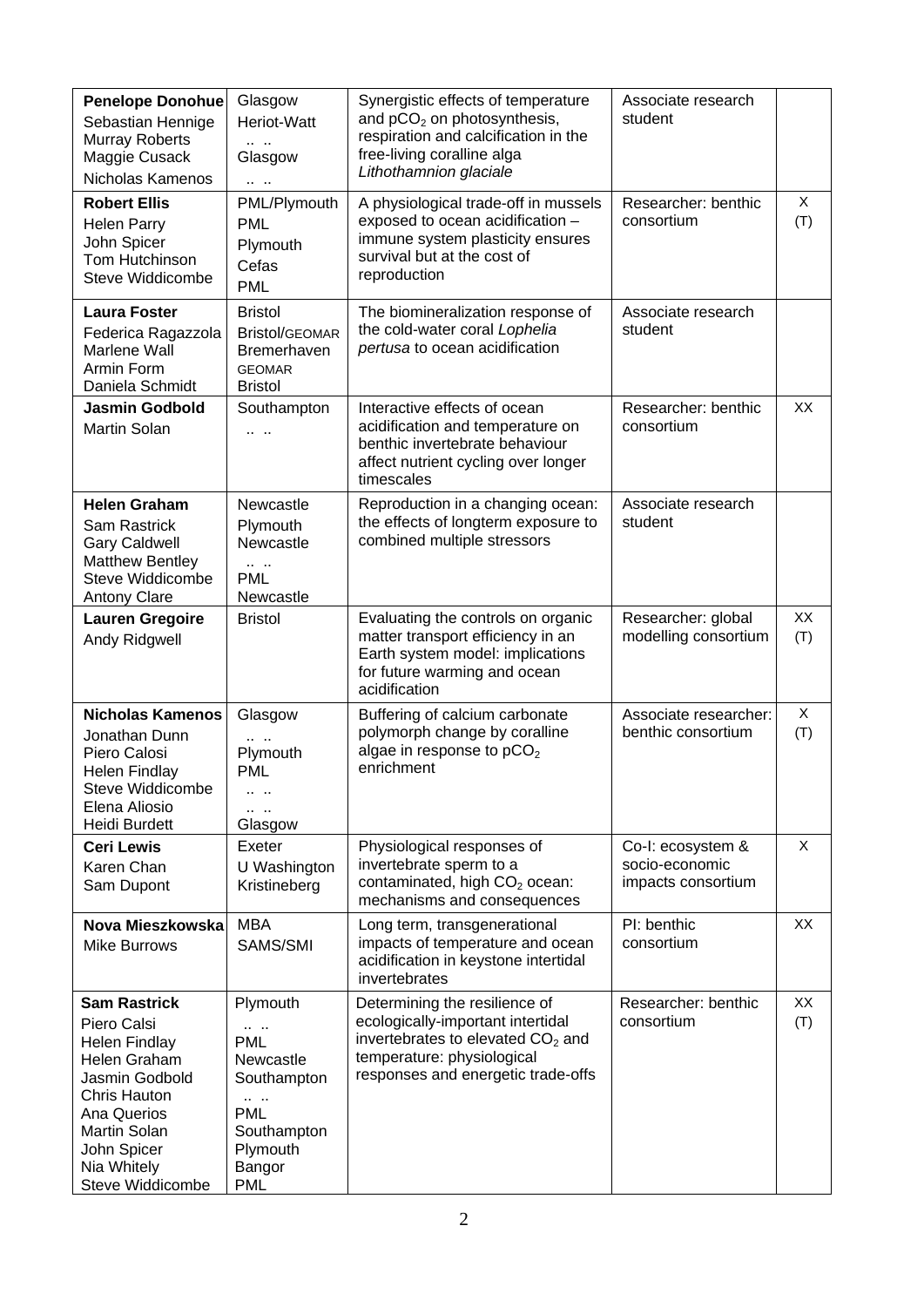| <b>Sophie Richier</b><br>Mark Moore<br>Dave Suggett<br>Alex Poulton<br>Ross Holland<br><b>Mark Stinchcombe</b><br>Mike Zubkov<br>Eric Achterberg<br><b>Toby Tyrrell</b> | Southampton<br>$\mathbf{a}$<br>Exeter<br>Southampton<br>$\cdots$<br>$\ddotsc$<br>$\cdots$<br>$\cdots$ $\cdots$ | Short-term response of natural<br>microbial community to ocean<br>acidification on and around the<br>north west European continental<br>shelf             | Researcher: sea<br>surface consortium   | ХX<br>(T)             |
|-------------------------------------------------------------------------------------------------------------------------------------------------------------------------|----------------------------------------------------------------------------------------------------------------|-----------------------------------------------------------------------------------------------------------------------------------------------------------|-----------------------------------------|-----------------------|
| <b>Andy Ridgwell</b><br>Elena Couce                                                                                                                                     | <b>Bristol</b><br>$\cdots$                                                                                     | Is ocean acidification a significant<br>threat to coral reefs? (Out of the                                                                                | Lead PI; global<br>modelling consortium | $\pmb{\times}$<br>(T) |
| Erica Hendry                                                                                                                                                            | $\mathbf{a}$                                                                                                   | frying pan, into the acid bath?)                                                                                                                          |                                         |                       |
| <b>Daniel Small</b><br>Piero Calosi<br>John Spicer<br>Dominic Boothroyd<br>Steve Widdicombe                                                                             | Plymouth/NLH<br>Plymouth<br>$\mathbf{a}$<br><b>NLH Padstow</b><br><b>PML</b>                                   | Interactive effects of ocean<br>acidification and warming on<br>aspects of the developmental<br>ecophysiology of the European<br>lobster Homarus gammarus |                                         |                       |
| <b>Karen Tait</b><br><b>Bonnie Laverock</b><br><b>Steve Widdicombe</b>                                                                                                  | <b>PML</b><br>$\cdots$<br>                                                                                     | Changes to an Arctic sediment<br>nitrogen cycling community in<br>response to increased CO <sub>2</sub> . TALK<br>SCHEDULED BUT COULD NOT BE              | Co-I: benthic<br>consortium             | X<br>(T)              |
|                                                                                                                                                                         |                                                                                                                | GIVEN DUE TO TRAVEL PROBLEMS                                                                                                                              |                                         |                       |
| <b>Carol Turley</b>                                                                                                                                                     | <b>PML</b>                                                                                                     | The science into policy challenge of<br>ocean acidification                                                                                               | <b>KE Coordinator</b>                   | XX                    |
| <b>Eithne Tynan</b>                                                                                                                                                     | Southampton                                                                                                    | Seasonal variability of the                                                                                                                               | Researcher: sea                         | X                     |
| <b>Toby Tyrrell</b><br>Eric Achterberg                                                                                                                                  | $\mathbf{a}$<br>$\cdots$                                                                                       | carbonate system along the Atlantic<br>gateway to the Arctic Ocean                                                                                        | surface consortium                      | (T)                   |
| <b>Toby Tyrrell</b>                                                                                                                                                     | Southampton                                                                                                    | The role of ocean acidification on                                                                                                                        | Lead PI; sea surface                    | X                     |
| Alex Poulton<br>Anastasia<br>Charalampopoulou                                                                                                                           | $\cdots$                                                                                                       | coccolithophore distributions in<br>polar and temperate seas                                                                                              | consortium                              | (T)                   |
| Eithne Tynan<br>Jeremy Young                                                                                                                                            | $\cdots$<br><b>UCL</b>                                                                                         |                                                                                                                                                           |                                         |                       |
| <b>Nia Whiteley</b>                                                                                                                                                     | Bangor                                                                                                         | Physiological effects of elevated                                                                                                                         | PI: benthic                             |                       |
| Clara Mackenzie<br><b>Ruth Nicholls</b><br><b>Richard Patton</b><br>Daniel Lee<br>lan McCarthy<br>Shelagh Malham                                                        | <br>$\cdots$<br>٠.                                                                                             | temperature and ocean acidification<br>in two commercially-important<br>shellfish species from the Irish Sea                                              | consortium                              |                       |

In addition, there were six other oral presentations with UK co-authorship (and non-UK lead authorship)

| Author(s)                                                                         | <b>Affiliation</b>                                        | <b>Talk title</b>                                                                                                       | <b>UKOA involvement</b>                      | <b>UKOA</b><br>support |
|-----------------------------------------------------------------------------------|-----------------------------------------------------------|-------------------------------------------------------------------------------------------------------------------------|----------------------------------------------|------------------------|
| <b>Yuri Artioli</b><br>Jerry Blackford<br>Gisle Nondal<br><b>Richard Bellerby</b> | <b>PML</b><br>$\cdots$<br>Bergen<br>$\cdots \quad \cdots$ | Multi-stressor response of the<br>planktonic ecosystem of the North-<br>Western European shelf                          | Researcher: regional<br>modelling consortium | XX<br>(T)              |
| Cecilia Baggini<br>Riccardo Rodolfo-<br>Metalpa<br>Jason Hall-Spencer             | Plymouth<br>$\cdots$<br>$\cdots$                          | Effects of ocean acidification on<br>Mytilus galloprovincialis and Patella<br>caerulea at natural CO <sub>2</sub> vents |                                              |                        |
| <b>Cecilia Balestreri</b><br>Andrea Highfield                                     | <b>MBA</b><br>$\cdots$                                    | Genetic and physiological plasticity<br>in extant phytoplankton                                                         | Research student: seal<br>surface consortium | XX                     |

## **Poster presentations with UK lead authorship**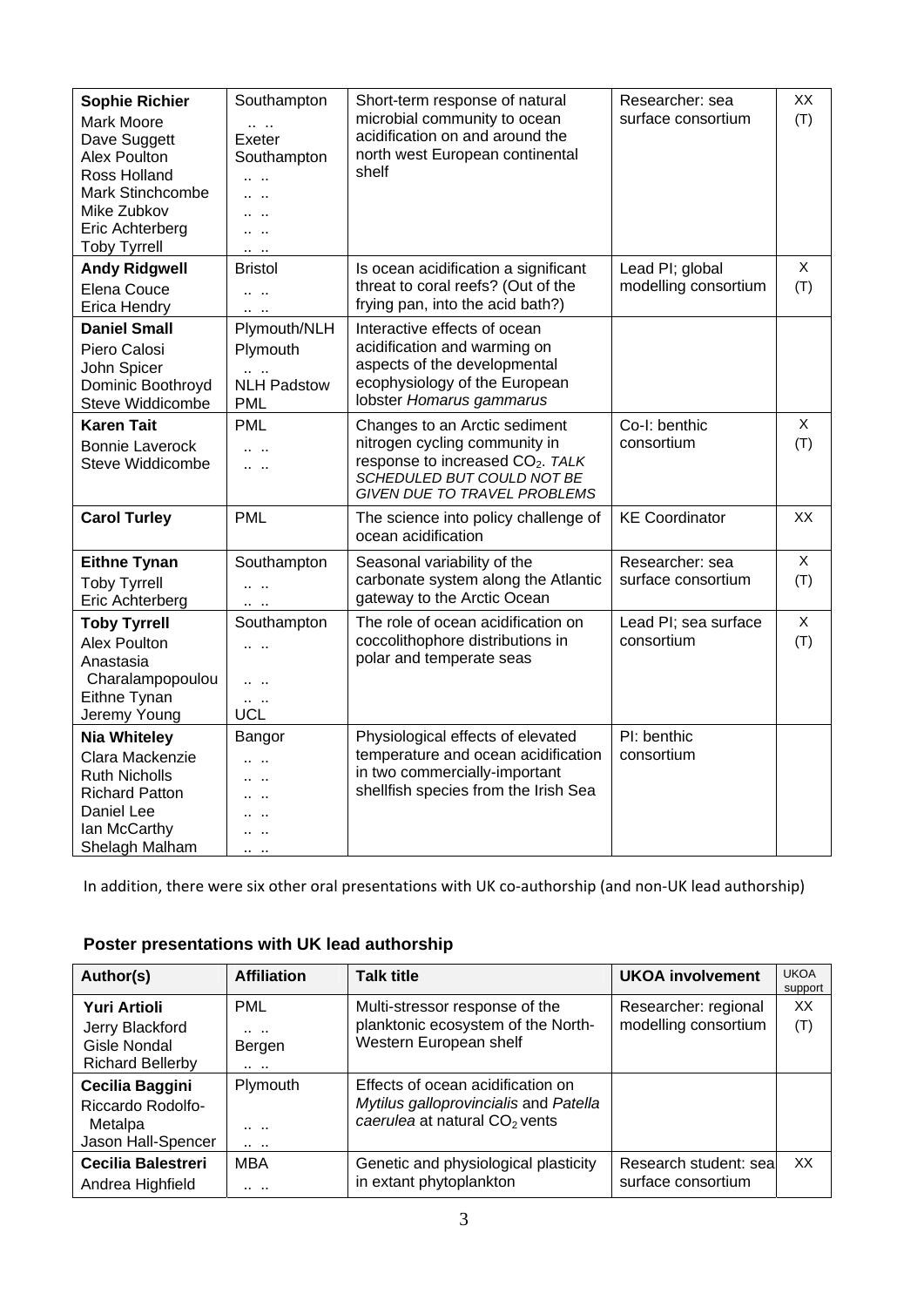| Matt Keys                     | <b>MBA</b>                                                  | assemblages                                                             |                                   |     |
|-------------------------------|-------------------------------------------------------------|-------------------------------------------------------------------------|-----------------------------------|-----|
| Jack Allum                    | $\mathbf{a}$ and $\mathbf{a}$                               |                                                                         |                                   |     |
| Ros Rickaby                   | Oxford                                                      |                                                                         |                                   |     |
| Jeremy Young                  | <b>UCL</b>                                                  |                                                                         |                                   |     |
| <b>Colin Brownlee</b>         | <b>MBA</b>                                                  |                                                                         |                                   |     |
| Declan Schroeder              | $\cdots$                                                    |                                                                         |                                   |     |
| <b>Jerry Blackford</b>        | <b>PML</b>                                                  | Multi-scale variability of ocean<br>acidification in the North-Western  | Lead PI; regional                 | XX  |
| Yuri Artioloi                 | $\ldots$                                                    | European shelf                                                          | modelling consortium              | (T) |
| Momme Butenschön              | $\mathbf{a}$                                                |                                                                         |                                   |     |
| <b>Heidi Burdett</b>          | Glasgow                                                     | The effect of low and low-spiked pH                                     |                                   |     |
| Elena Aloisio                 | Plymouth                                                    | on the intracellular DMSP<br>production and epithelial cell             |                                   |     |
| Piero Calosi<br>Helen Findlay | $\sim$ $\sim$<br><b>PML</b>                                 | morphology of red coralline algae                                       |                                   |     |
| Steve Widdicombe              | $\cdots$                                                    |                                                                         |                                   |     |
| Angela Hatton                 | SAMS/SMI                                                    |                                                                         |                                   |     |
| Nicholas Kamenos              | Glasgow                                                     |                                                                         |                                   |     |
| <b>Piero Calosi</b>           | Plymouth                                                    | Metabolic plasticity and adaptation                                     | Co-I; benthic                     | X   |
| <b>Sam Rastrick</b>           | $\cdots$                                                    | in polychaete species inhabiting a                                      | consortium                        | (T) |
| Chiara Lombardi               | La Spezia                                                   | CO2 vent coastal system                                                 |                                   |     |
| Jörg Hardege                  | Hull                                                        |                                                                         |                                   |     |
| Adriana Giangrande            | Salento                                                     |                                                                         |                                   |     |
| Anja Shulze                   | Texas A&M                                                   |                                                                         |                                   |     |
| Maria-CristinaGambi           | <b>Naples</b>                                               |                                                                         |                                   |     |
| Nadja Christen                | Plymouth                                                    | Structural and functional                                               |                                   |     |
| Piero Calosi                  | $\cdots$                                                    | vulnerability to elevated pCO2 in                                       |                                   |     |
| <b>Caroline McNeill</b>       | <b>PML</b>                                                  | marine benthic communities                                              |                                   |     |
| Steve Widdicombe              | $\cdots$                                                    |                                                                         |                                   |     |
| <b>Ashleigh Currie</b>        | SAMS/SM                                                     | Effects of ocean acidification on<br>benthic oxygen dynamics in muddy   | Researcher: benthic<br>consortium | XX  |
|                               |                                                             |                                                                         |                                   |     |
| <b>Natalie Hicks</b>          |                                                             |                                                                         |                                   |     |
| <b>Henrik Stahl</b>           | ا ا                                                         | and sandy sediments                                                     |                                   |     |
| <b>Beatriz de</b>             | SAMS/SMI                                                    | Effects of ocean acidification and                                      | Associate research                | X   |
| <b>Francisco-Mora</b>         |                                                             | warming on the calcification and<br>respiration of the cold-water coral | student                           |     |
| Kim Last<br>Henrik Stahl      |                                                             | Lophelia pertusa                                                        |                                   |     |
| <b>Murray Roberts</b>         | Heriot-Watt                                                 |                                                                         |                                   |     |
| <b>Helen Findlay</b>          | <b>PML</b>                                                  | Cold-water reef systems: tidal                                          | Co-I; benthic                     | XX  |
| Malcolm Woodward              | $\cdots$                                                    | down-welling and implications for                                       | consortium                        | (T) |
| Juan Moreno Navas             | Heriot-Watt                                                 | future ocean acidification                                              |                                   |     |
| Sebastian Hennige             | $\mathbf{a}$                                                |                                                                         |                                   |     |
| Laura Wicks                   | $\sim$                                                      |                                                                         |                                   |     |
| Veerie Huvenne                | Southampton                                                 |                                                                         |                                   |     |
| <b>Murray Roberts</b>         | Heriot-Watt                                                 |                                                                         |                                   |     |
| <b>Susan Fitzer</b>           | Glasgow                                                     | Biomineralisation: protein and                                          |                                   |     |
| Vernon Phoenix                |                                                             | mineral response of Mytilus edulis                                      |                                   |     |
| Maggie Cusack                 |                                                             | to ocean acidification                                                  |                                   |     |
| <b>Nick Kamenos</b>           | $\mathbf{r}$ , $\mathbf{r}$ , and                           |                                                                         |                                   |     |
| <b>Samantha Gibbs</b>         | Southampton                                                 | An unprecedented glimpse into                                           | Co-I: palaeo                      | XX  |
| <b>Chris Daniels</b>          | $\mathbf{a} \cdot \mathbf{a} = \mathbf{a} \cdot \mathbf{a}$ | plankton sensitivity to global<br>warming and ocean acidification:      | consortium                        |     |
| Paul Bown<br>Sarah O'Dea      | <b>UCL</b>                                                  | modern plus fossil coccolithophores                                     |                                   |     |
| <b>Alex Poulton</b>           | Southampton<br>$\cdots$                                     | from the 'Lagerstatten' of Tanzania                                     |                                   |     |
| Jeremy Young                  | <b>UCL</b>                                                  | and the US                                                              |                                   |     |
| <b>Rachel Hale</b>            | <b>UEA</b>                                                  | Predicted levels of future ocean                                        | Associate research                | X   |
| Piero Calosi                  | Plymouth                                                    | acidification and temperature rise                                      | student                           |     |
| Louise McNeill                | <b>PML</b>                                                  | could alter community structure and                                     |                                   |     |
| Nova Mieszkowska              | <b>MBA</b>                                                  | biodiversity in marine benthic                                          |                                   |     |
| Steve Widdicombe              | <b>PML</b>                                                  | communities                                                             |                                   |     |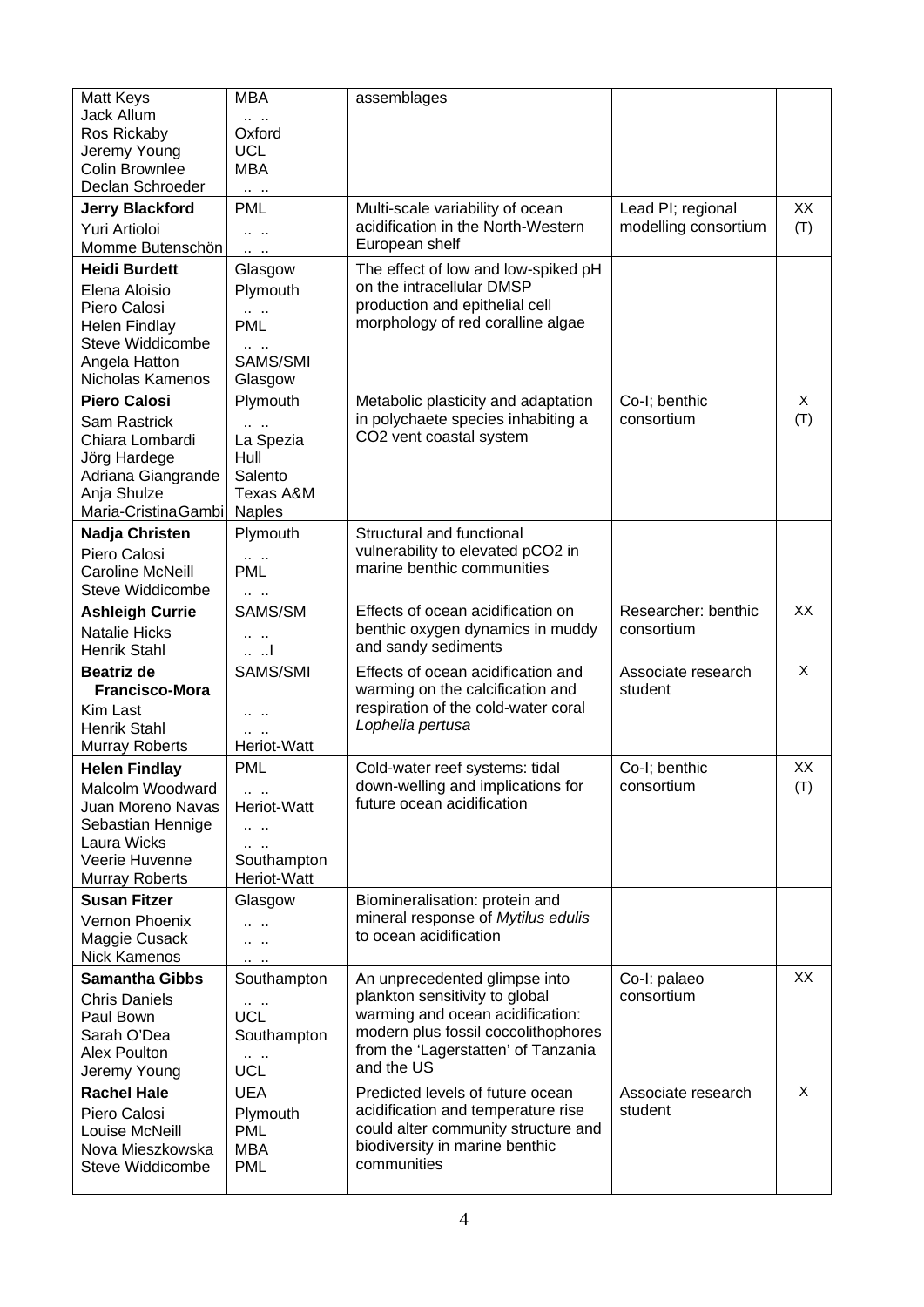| <b>Frances Hopkins</b><br>Philip Nightingale<br>Stephen Archer                                                                            | <b>PML</b><br>$\mathbf{a}$ and $\mathbf{a}$<br><b>Bigelow</b>                                                                                           | Efffects of ocean acidification on<br>the cycling of dimethyl sulphide<br>(DMS) and its algal precursor<br>dimethyl sulfonioproprionate<br>(DMSP) in NW European shelf<br>waters | Researcher; sea<br>surface consortium                    | XX<br>(T) |
|-------------------------------------------------------------------------------------------------------------------------------------------|---------------------------------------------------------------------------------------------------------------------------------------------------------|----------------------------------------------------------------------------------------------------------------------------------------------------------------------------------|----------------------------------------------------------|-----------|
| <b>Suzanne Jennions</b><br>Lauren Gregoire<br>Andy Ridgwell<br>Daniela Schmidt<br><b>Katrin Linse</b><br><b>Tom Scott</b>                 | <b>Bristol</b><br>$\cdots$<br>$\mathbf{a}$<br>$\cdots$<br><b>BAS</b><br><b>Bristol</b>                                                                  | Antarctic bivalve response to ocean<br>acidification: a modelling and<br>historic perspective                                                                                    | Associate research<br>student                            | X<br>(T)  |
| Zong-Pei Jiang<br>David Hydes<br><b>Toby Tyrrell</b><br>Susan Hartman<br>Mark Hartman<br>Cynthia<br>Dumousseaud                           | Southampton<br>$\cdots$<br><br>$\cdots$                                                                                                                 | Key controls on the seasonal and<br>interannual variations of the<br>carbonate system in the Northeast<br>Atlantic                                                               | Associate research<br>student                            |           |
| Nikki Khanna<br>Jasmin Godbold<br><b>Martin Solan</b><br><b>William Austin</b><br>David Paterson                                          | <b>St Andrews</b><br>Southampton<br><b>St Andrews</b><br>$\mathbf{r} = \mathbf{r} + \mathbf{r}$                                                         | Ocean acidification modifies the<br>community structure of benthic<br>foraminifera                                                                                               | Associate research<br>student; benthic<br>consortium     | X<br>(T)  |
| <b>Clara Mackenzie</b><br>Graham<br>Ormondroyd<br>Nia Whiteley<br><b>Richard Patton</b><br>Shelagh Malham                                 | Bangor<br><br><br>٠.<br>- 11                                                                                                                            | Effects of further ocean acidification<br>and warming on biomineralization<br>in a commercial shellfish species,<br>the blue mussel Mytilus edulis                               |                                                          |           |
| <b>Harry McClelland</b><br>Ros Rickaby<br>Michaël Hermoso<br>lan Hall<br>Luc Beaufort                                                     | Oxford<br><br>$\cdots$<br>Cardiff<br><b>CNRS</b>                                                                                                        | Coccolithophore calcification<br>response to changing saturation<br>state on a glacial/interglacial<br>timescale                                                                 | UKOA research<br>student                                 | XX<br>(T) |
| <b>Fanny Monteiro</b><br>Andy Ridgwell<br><b>Mick Follows</b><br>Stephanie<br><b>Dutkiewicz</b>                                           | <b>Bristol</b><br>$\cdots$<br><b>MIT</b>                                                                                                                | Investigating the effects opf ocean<br>acidification on coccolithophores in<br>a self-assembling ecosystem model                                                                 | Associate research<br>fellow                             | X         |
| Sarah O'Dea<br>Samantha Gibbs<br>Paul Bown<br><b>Cherry Newsam</b><br>Paul Wilson<br>Jeremy Young<br><b>Andy Purvis</b><br>Luc Beaufort   | Southampton<br>$\mathbf{a} \cdot \mathbf{a} = \mathbf{a} \cdot \mathbf{a}$<br><b>UCL</b><br>So'ton/UCL<br>Southampton<br>UCL<br>Imperial<br><b>CNRS</b> | Coccolithophore calcification across<br>the Paleocene Eocene thermal<br>maximum: evidence of sensitivity to<br>surface water acidification                                       | Associate research<br>student                            | X<br>(T)  |
| <b>Sam Rastrick</b><br>Piero Calosi<br><b>Ruth Calder-Potts</b><br>Greg Nightingale<br>S Thomas<br><b>Steve Widdicombe</b><br>John Spicer | Plymouth<br>$\mathbf{a} \cdot \mathbf{a} = \mathbf{a} \cdot \mathbf{a}$<br><b>PML</b><br>Plymouth<br>$\cdots$<br><b>PML</b><br>Plymouth                 | The combined effects of $CO2$ and<br>temperature on acid-base<br>regulation during tidal emersion and<br>re-immersion in Necora puber                                            | Researcher; benthic<br>consortium                        | X<br>(T)  |
| <b>Victoire Rérolle</b><br>Cedric Floquet<br>Matt Mowlem                                                                                  | Southampton<br>$\cdots$<br>$\cdots$ . $\cdots$                                                                                                          | Development of a colorometric<br>micro-sensor for seawater pH<br>analysis                                                                                                        | Associate research<br>student: sea surface<br>consortium | Χ<br>(T)  |